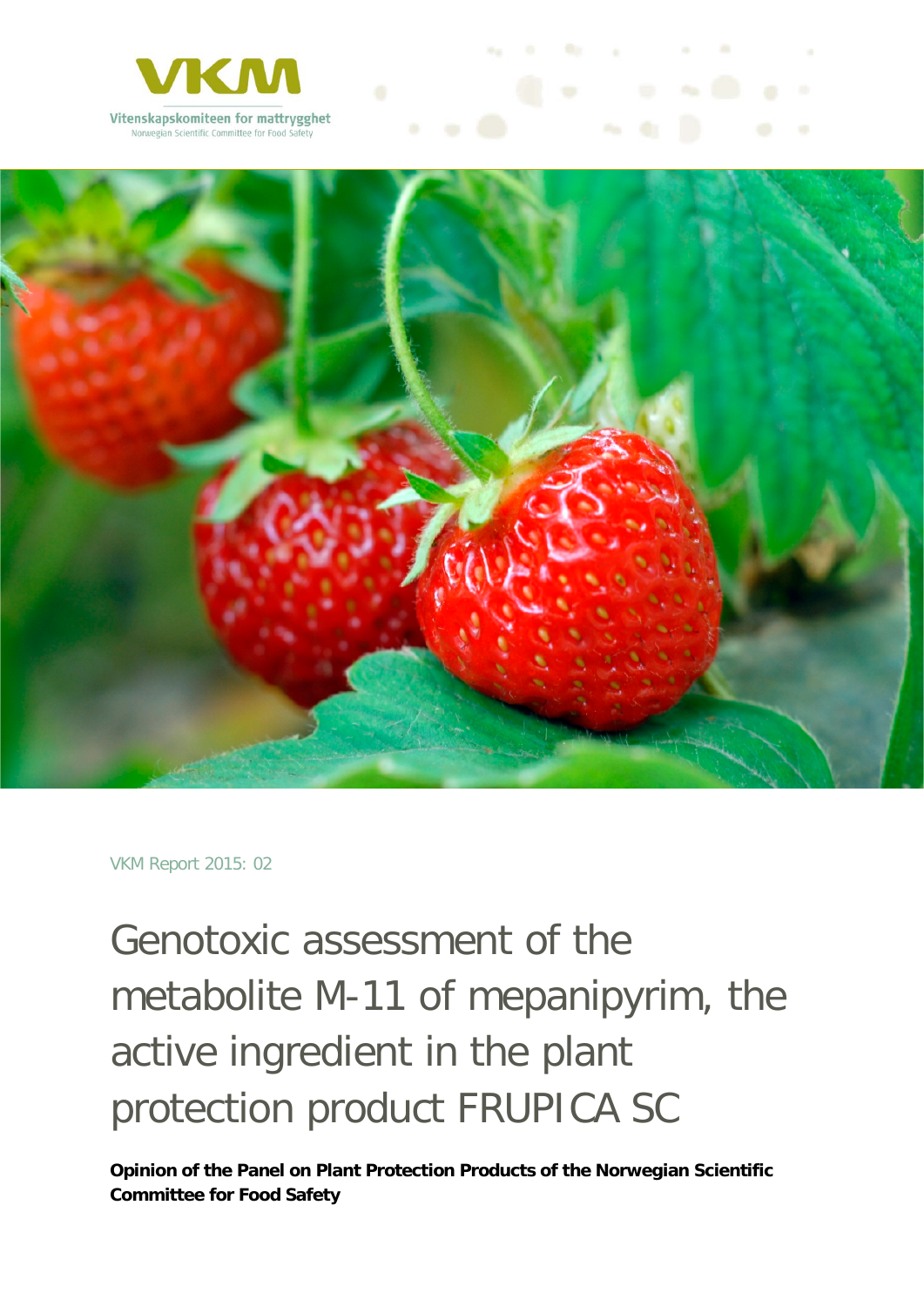Report from the Norwegian Scientific Committee for Food Safety (VKM) 2015: 02 Genotoxic assessment of the metabolite M-11 of mepanipyrim, the active ingredient in the plant protection product FRUPICA SC

Opinion of the Panel on Plant Protection Products of the Norwegian Scientific Committee for Food Safety 23.01.2015

ISBN: 978-82-8259-156-0 Norwegian Scientific Committee for Food Safety (VKM) Po 4404 Nydalen N – 0403 Oslo Norway

Phone: +47 21 62 28 00 Email: [vkm@vkm.no](mailto:vkm@vkm.no)

[www.vkm.no](http://www.vkm.no/) [www.english.vkm.no](http://www.english.vkm.no/)

Cover photo: iStock Photo

Suggested citation: VKM (2014). Genotoxic assessment of the metabolite M-11 of mepanipyrim, the active ingredient in the plant protection product FRUPICA SC. Opinion of the Panel on Plant Protection Products of the Norwegian Scientific Committee for Food Safety. VKM Report 2015: 02, ISBN: 978-82-8259-156-0, Oslo, Norway. Available online: [www.vkm.no](http://www.vkm.no/)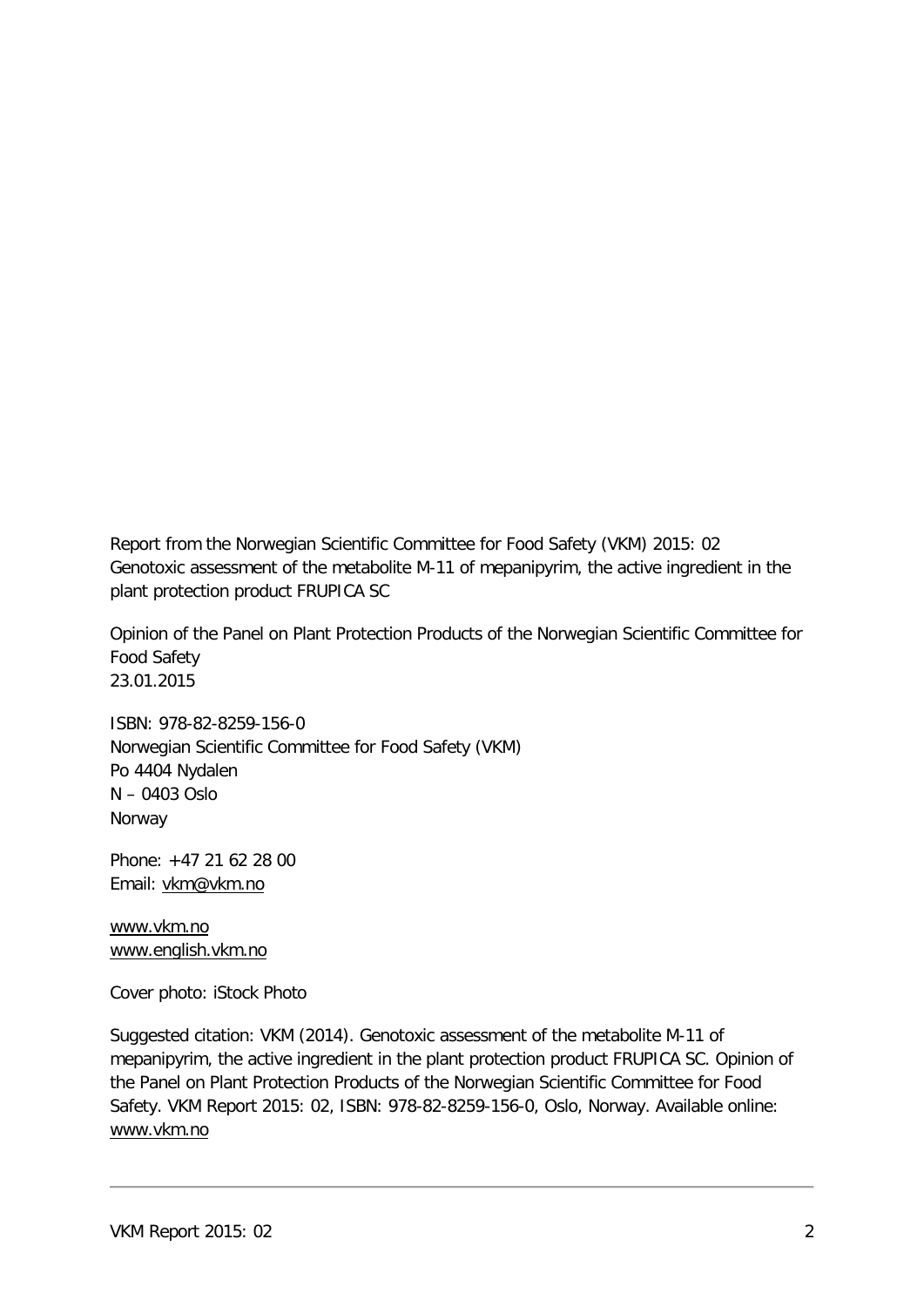### **Genotoxic assessment of the metabolite M-11 of mepanipyrim, the active ingredient in the plant protection product FRUPICA SC**

### **Authors preparing the draft opinion**

Hubert Dirven (chair), Jan Ludvig Lyche, Marit Låg, Asbjørn M Nilsen

(Authors in alphabetical order after chair of the working group)

### **Assessed and approved**

The opinion has been assessed and approved by Panel on Plant Protection Products of VKM. Members of the panel are:

Torsten Källqvist (chair), Katrine Borgå, Hubert Dirven, Ole Martin Eklo, Merete Grung, Jan Ludvig Lyche, Marit Låg, Asbjørn M Nilsen, Line Emilie Sverdrup

(Panel members in alphabetical order after chair of the panel)

#### **Acknowledgment**

Project manager from the VKM secretariat has been Edgar Rivedal

#### **Competence of VKM experts**

Persons working for VKM, either as appointed members of the Committee or as external experts, do this by virtue of their scientific expertise, not as representatives for their employers or third party interests. The Civil Services Act instructions on legal competence apply for all work prepared by VKM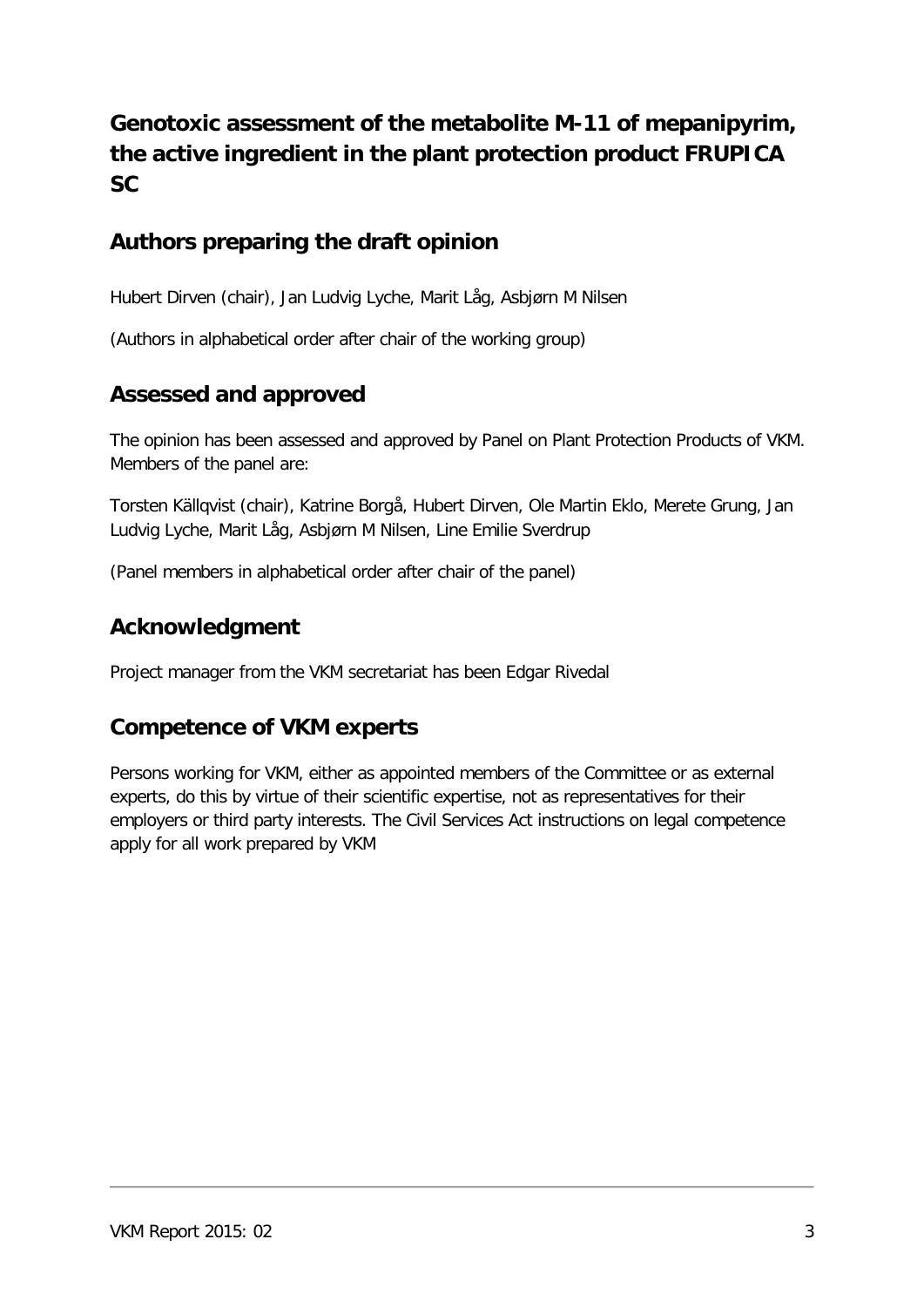# **Table of Contents**

|                | Background as provided by the Norwegian Food Safety Authority  8         |  |
|----------------|--------------------------------------------------------------------------|--|
|                | Terms of reference as provided by the Norwegian Food Safety Authority  8 |  |
|                |                                                                          |  |
|                |                                                                          |  |
| $2^{\circ}$    |                                                                          |  |
| 2.1            |                                                                          |  |
| 3 <sup>1</sup> |                                                                          |  |
| $\overline{4}$ |                                                                          |  |
| 5 <sub>1</sub> |                                                                          |  |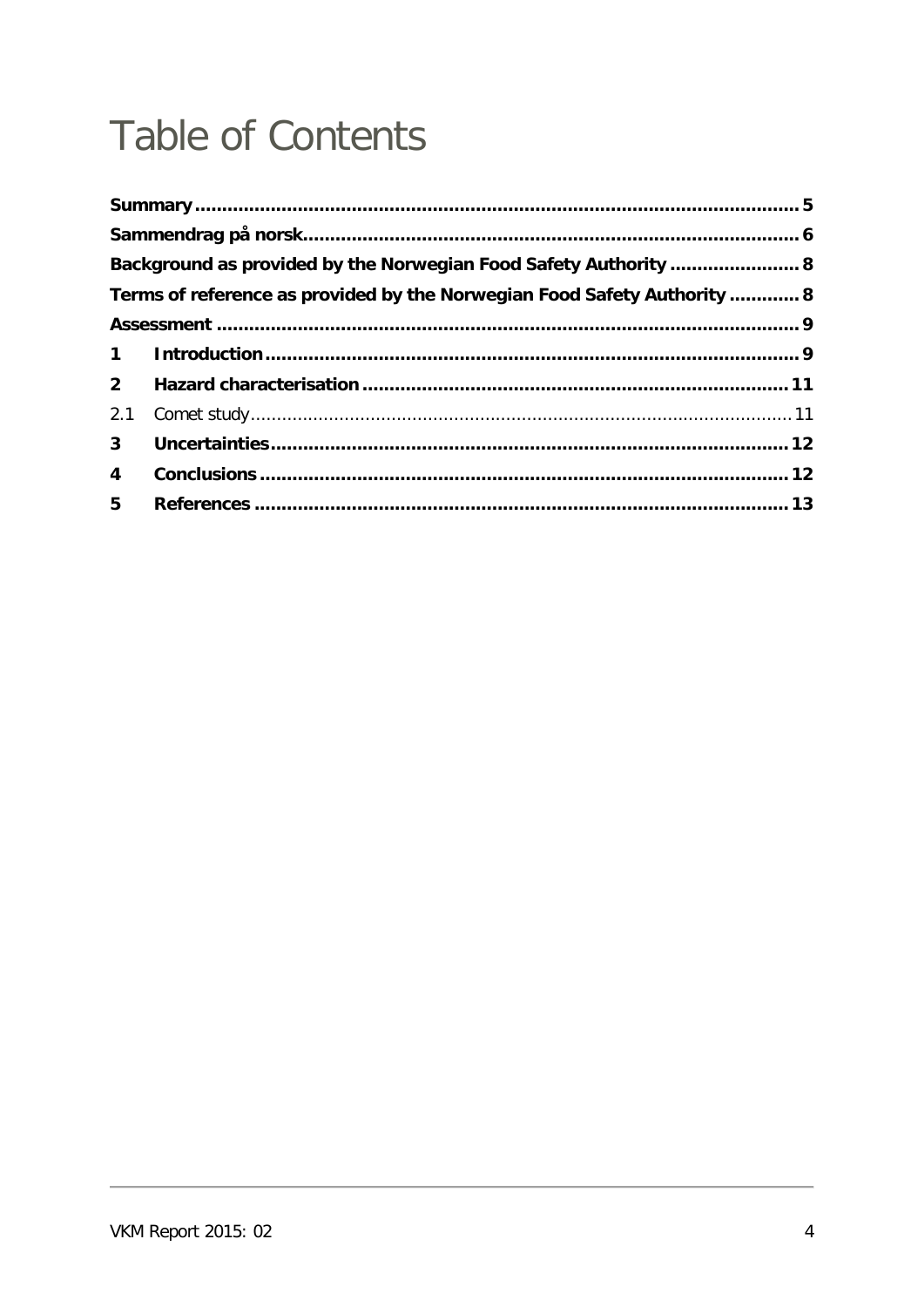# <span id="page-4-0"></span>**Summary**

The VKM Panel for plant protection products considered Frupica SC in a meeting on 25.11.2010, and found the active ingredient problematic with regard to carcinogenic effects and possible genotoxicity. M11 is a metabolite of mepanipyrim which is the active ingredient the plant protection product Frupica SC. The Norwegian Food Safety Authority has asked the applicant for further assessment of the genotoxic potential of the metabolite M11. The applicant has submitted a rat liver in vivo Comet assay of the metabolite, and the panel has been requested to consider if the genotoxic properties of mepanipyrim and the metabolite M11 is adequately documented.

The metabolite M11 caused positive findings in *in vitro* studies for bacterial mutation and chromosomal aberrations. Three in vivo studies (Micronucleus, unscheduled DNA synthesis and Comet assay) did not show evidence of genotoxicity. Based on the documentation available, VKMs Panel on Plant Protection Products concludes that mepanipyrim and the metabolite M11 should not be considered genotoxic in vivo. The lack of demonstrated in vivo genotoxicity makes it likely that mepanipyrim induces liver tumors in rats and mice by a mechanism that involves a threshold below which tumors are not expected to develop. This conclusion is strengthened by the finding of a promoter-like behavior of mepanipyrim for induction of gamma-glutamyl-transpeptidase positive foci in rat liver.

**Key words**: VKM, risk assessment, Norwegian Scientific Committee for Food Safety, Frupica SC, mepanipyrim, metabolite M11, genotoxicity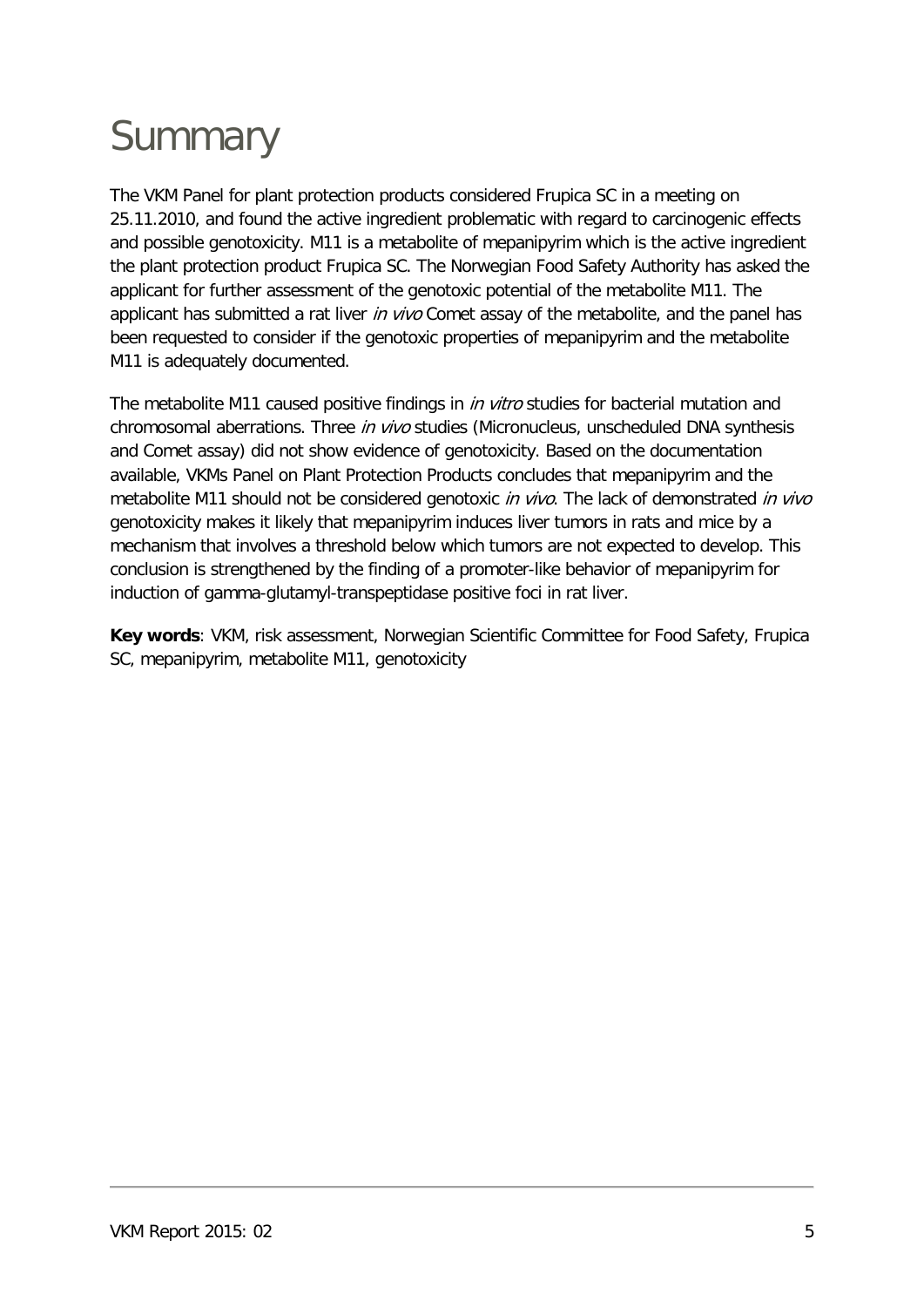# <span id="page-5-0"></span>Sammendrag på norsk

VKM's Faggruppe for plantevernmidler vurderte plantevernmiddelet Frupica SC i et møte 25. november 2010, og fant den aktive ingrediensen mepanipyrim problematisk med hensyn til kreftfremkallende effekt og mulig gentoksisitet. M11 er en metabolitt av mepanipyrim, og Mattilsynet har bedt søker om utfyllende informasjon for vurdering av gentoksisk potensiale av metabolitten M11. Søker har innlevert et nytt Comet-forsøk på metabolitten, og faggruppen er bedt om å vurdere om mulig gentoksisitet for mepanipyrim og metabolitten M11 er tilstrekkelig undersøkt.

Metabolitten M11 er vist å forårsake mutasjoner i bakterier og kromosomavvik i pattedyrceller *in vitro*. Tre *in vivo* studier (mikrokjerne, tilfeldig DNA syntese og Comet test) viser imidlertid ikke tegn på gentoksisitet. Basert på tilgjengelig dokumentasjon konkluderer faggruppen med at det aktive stoffet mepanipyrim og metabolitten M11 kan vurderes å være uten gentoksiske effekter. Mangel på in vivo gentoksisitet gjør det sannsynlig at mepanipyrim induserer leversvulster hos rotter og mus ved en mekanisme som innebærer at det finnes en terskel for doser der mepanipyrim forventes å framkalle svulster. Denne konklusjonen styrkes av funn av en promotor-lignende effekt av mepanipyrim når det gjelder induksjon av gamma-glutamyl-transpeptidase-positive områder i rottelever.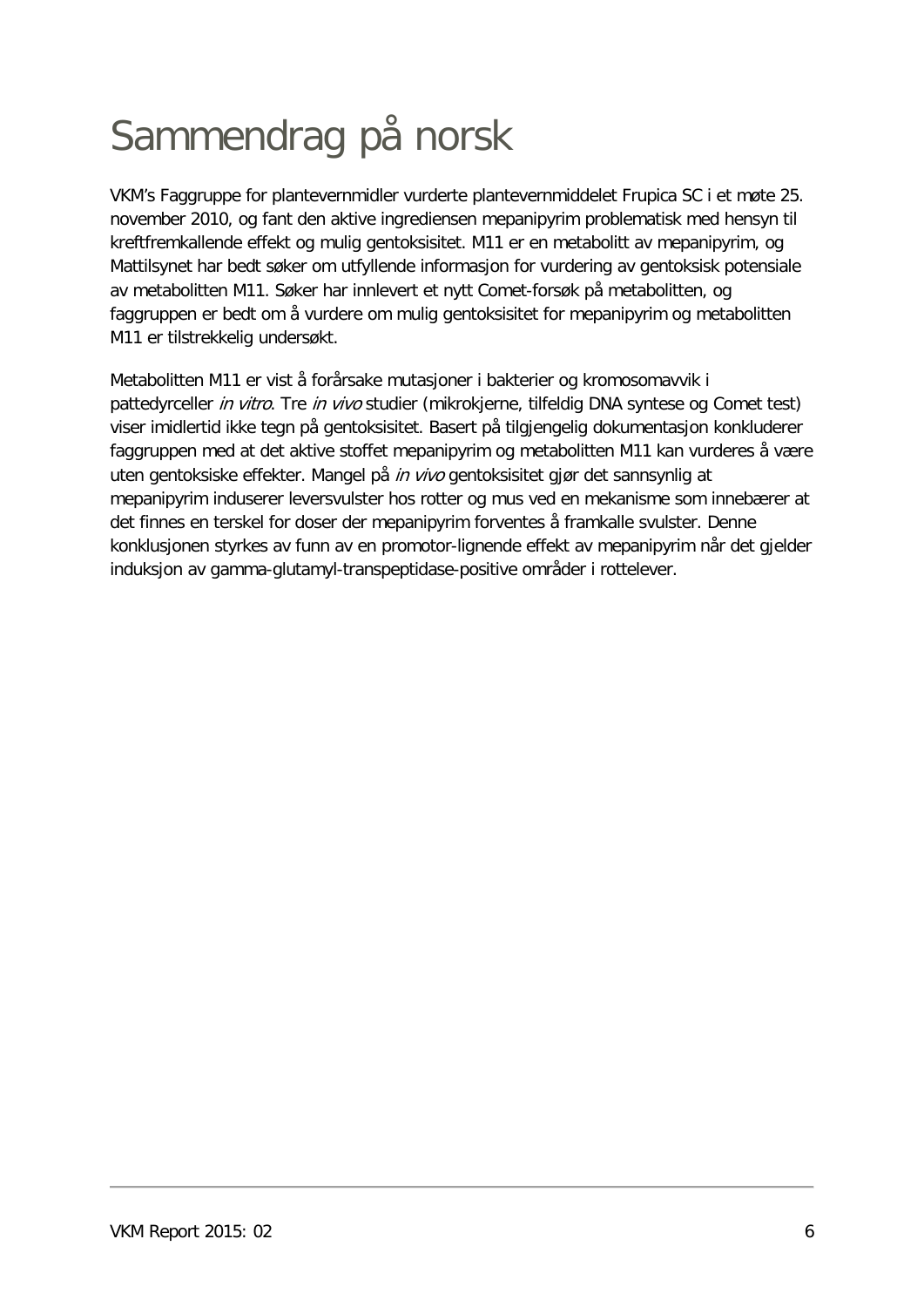## Abbreviations

| <b>CHL</b>  | Chinese Hamster Lung                                       |
|-------------|------------------------------------------------------------|
| <b>CHO</b>  | <b>Chinese Hamster Ovary</b>                               |
| <b>EFSA</b> | European Food Safety Authority                             |
| EU          | European Union                                             |
| <b>GLP</b>  | <b>Good Laboratory Practice</b>                            |
| In vivo     | Experiment on living organisms                             |
| In vitro    | "In glass" – experiment outside an organism – in test tube |
| <b>OECD</b> | Organisation for Economic Co-operation and Development     |
| <b>UDS</b>  | Unscheduled DNA Synthesis                                  |
| <b>VKM</b>  | Norwegian Scientific Committee for Food Safety             |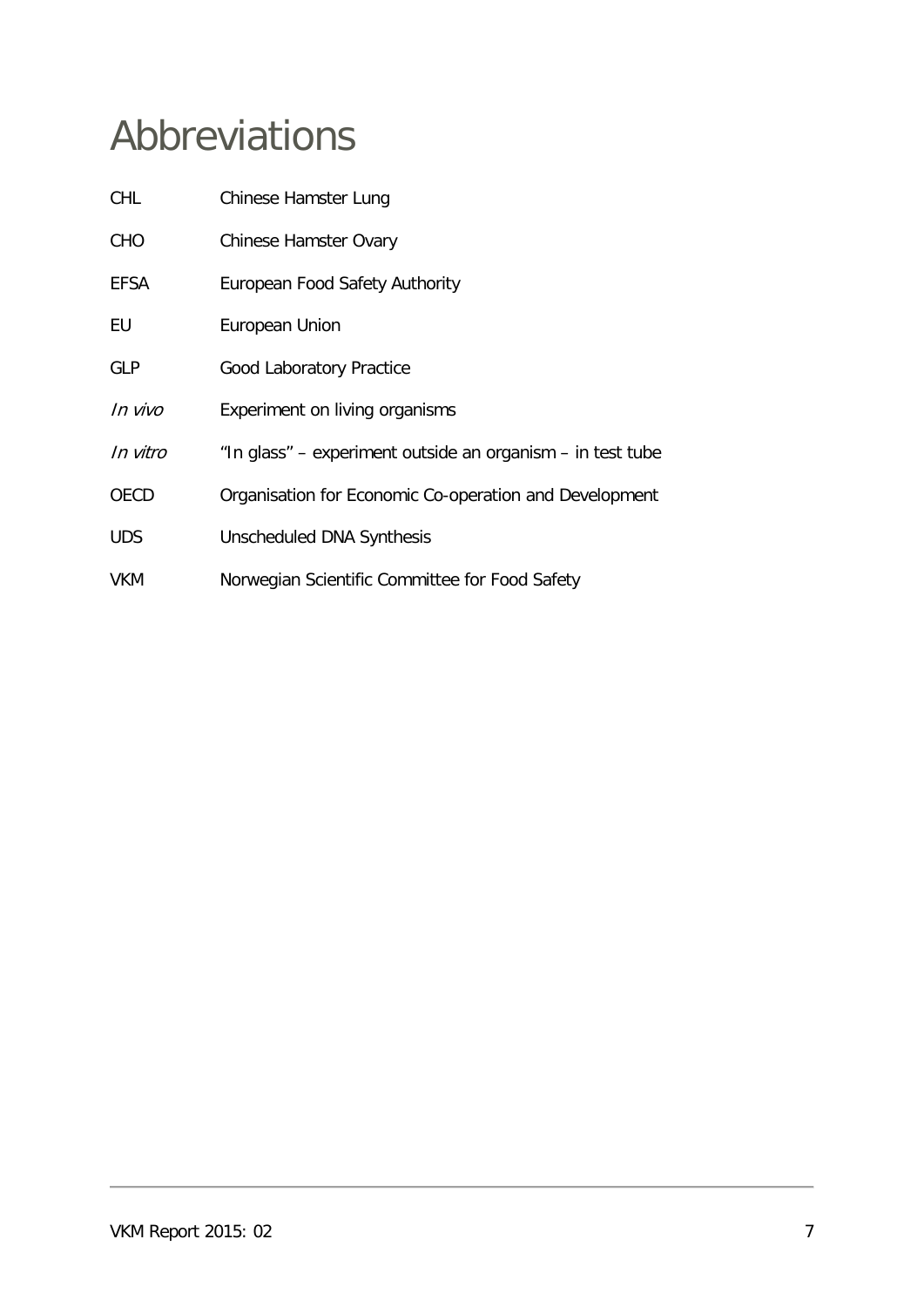# <span id="page-7-0"></span>Background as provided by the Norwegian Food Safety Authority

The VKM Panel for plant protection products considered the plant protection product Frupica SC with the active substance mepanipyrim at its meeting 25.11.2010. The Norwegian Food Safety Authority has asked the applicant for further testing of the metabolite M11 of mepanipyrim for genotoxicity. The applicant has now submitted a Comet assay of the metabolite and concluded that M11 should not be regarded to be genotoxic in vivo.

# <span id="page-7-1"></span>Terms of reference as provided by the Norwegian Food Safety Authority

The Norwegian Food Safety Authority has asked the VKM Panel for plant protection products to assess the result from the submitted Comet assay of the metabolite M11 of mepanipyrim. The Panel is also requested to consider if the question of genotoxic properties of metabolite M11 is adequately documented [\(Mattilsynet, 2014a\)](#page-12-1).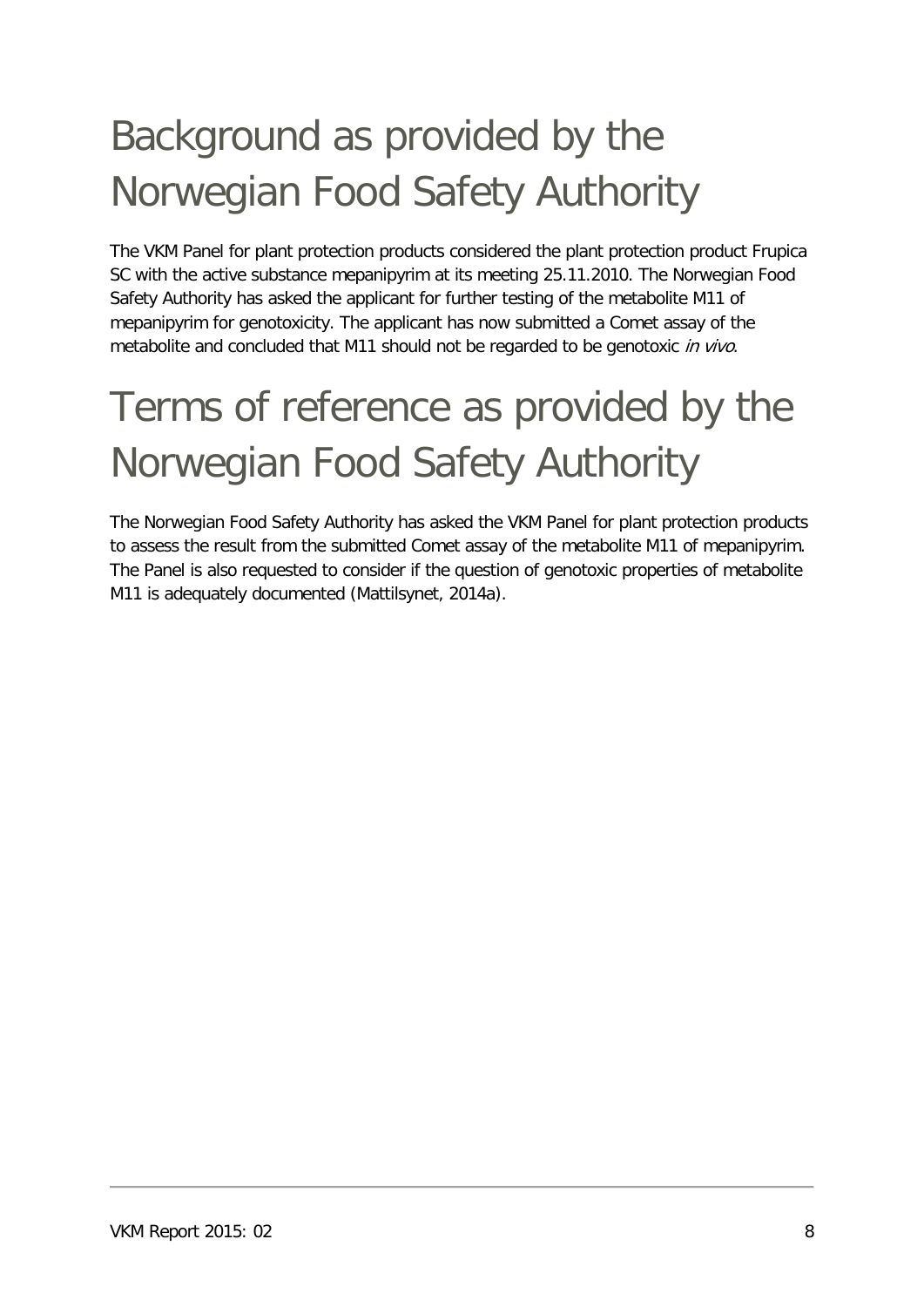### <span id="page-8-0"></span>Assessment

## <span id="page-8-1"></span>1 Introduction

The plant protection product Frupica with the active substance mepanipyrim was assessed by VKM Panel on Plant Protection Products in 2011 [\(VKM, 2011\)](#page-12-2). The active ingredient mepanipyrim and its metabolite M11 (for chemical structures see Figure 1-1) was considered problematic with regard to carcinogenic effects and genotoxicity. It was the opinion of the Panel that it cannot be excluded that the finding of liver tumours in both rats and mice may be relevant for humans. Mepanipyrim was however not shown to be genotoxic *in vivo*, and it is therefore possible that it may act as a promoter, and not an initiator of tumour formation, and that there may exist a threshold dose for tumour formation from exposure to mepanipyrim. This possibility was strengthened by the finding that mepanipyrim was found to increase the frequency of gamma-glutamyl-transpeptidase positive foci in rat liver when the animals were exposed to mepanipyrim after exposure to diethyl-nitrosamine and hepatectomy. No increase in the number of gamma-GTP positive foci were seen when mepanipyrim was given as a single dose prior to continued exposure to phenobarbital. It was however also the opinion of the Panel that further investigation of the genotoxic potential of the metabolite M11 formed in rats would strengthen the assumption of an existing threshold dose for tumour formation by the parent substance mepanipyrim.



**Mepanipyrim** 



Mepanipyrim has tested negative for genotoxicity as measured by point mutations in Salmonella (Ames test), bacterial DNA damage in E. Coli, unscheduled DNA synthesis (UDS) in HeLa cells, point mutations in Chinese hamster V79 cells, and in an *in vivo* micronucleus assay in bone marrow in mice.

On the other hand, mepanipyrim has resulted in non-reproducible effects for chromosomal aberrations in CHO (Chinese hamster ovary) cells in vitro, and increased the number of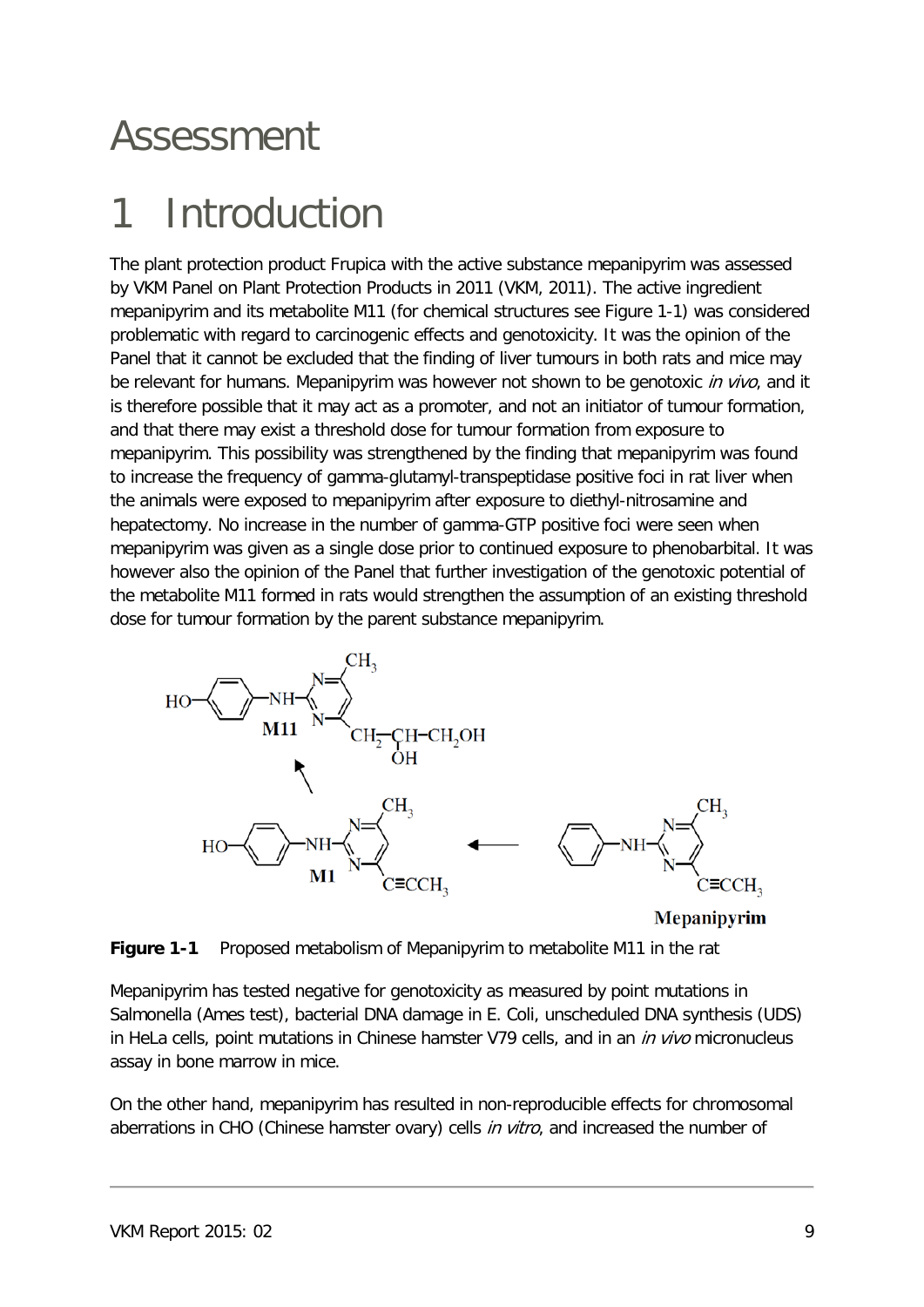chromosomal aberrations in two of three time points(6 & 48h, but not at 24h) in an *in vivo* study in bone marrow of rats (5000 mg/kg, single dose).

Several mammalian metabolites were tested in a bacterial mutation assay, but only metabolite M11 which has been shown to be present in urine of rats, was found to produce point mutations in Ames test (in the TA98 strain) in the presence of metabolic activation and induce chromosomal aberrations in CHL (Chinese hamster lung) cells (with and without metabolic activation). Testing of the metabolite in the bacterial mutation assay using TA1535, TA1537, TA1538 and TA100 and in E Coli with and without metabolic activation were negative. Two in vivo experiments, micronucleus (mice) and UDS (rat liver) were negative.

Studies of the metabolite M11's ability to induce chromosomal aberrations in vivo as well as point mutations in mammalian cells, are not available. Such studies would have helped to clarify the possible role of the metabolite, considering the results from the *in vitro* test for chromosomal aberrations and bacterial test for point mutation (Ames test).

VKMs Panel on Plant Protection Products has discussed the specific questions raised by The Norwegian Food Safety Authority in meetings 24. October and 21. November 2014.

The assessment made by VKM is mainly based on documentation supplied by the manufacturer and shown in the reference list. In addition, literature search in PubMed using the search phrase "mepanipyrim" resulted in 27 hits, but none of them was related to genotoxicity and did not contain information that added to the data used in the assessment.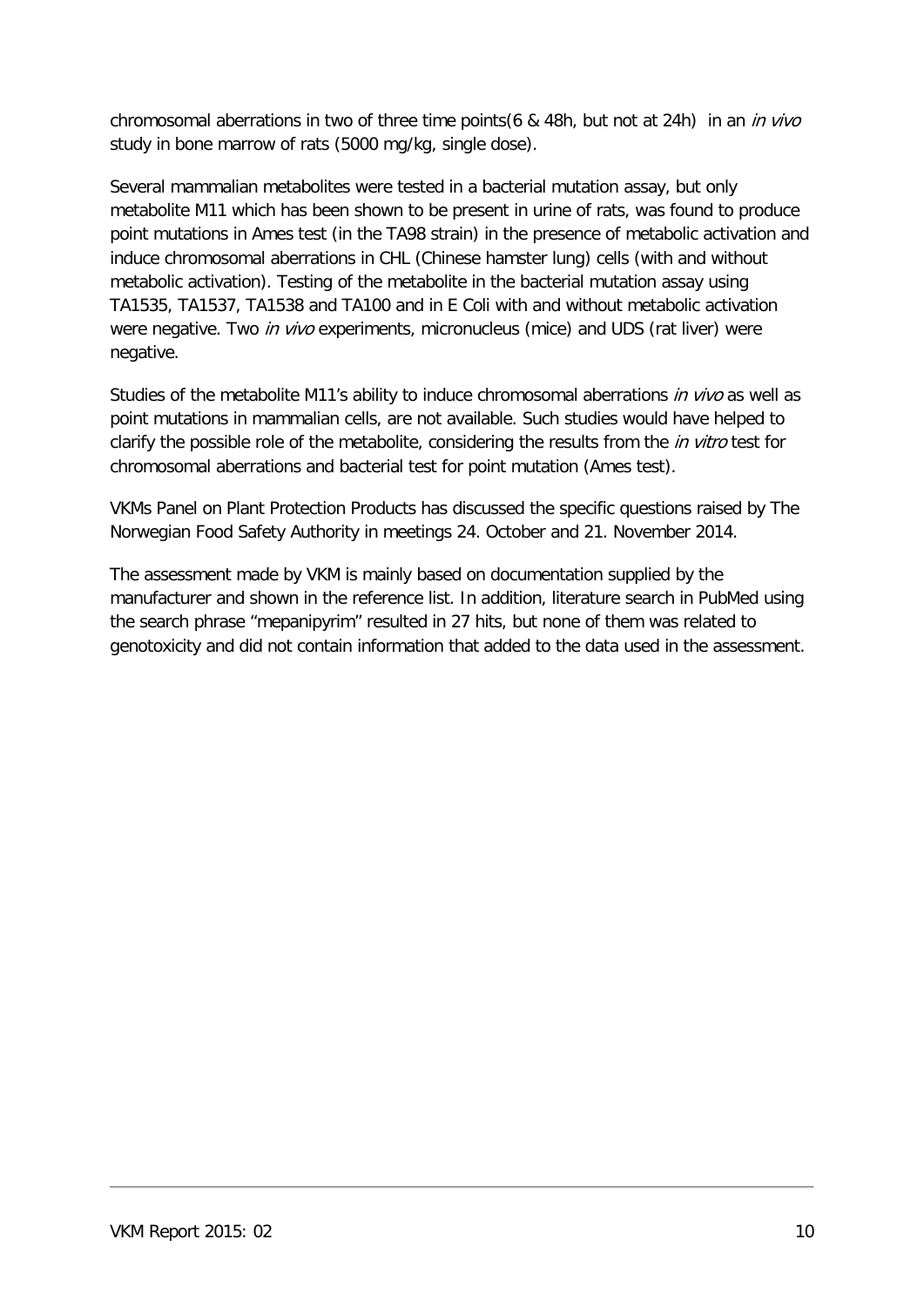## <span id="page-10-0"></span>2 Hazard characterisation

The Norwegian Food Safety Authority demanded additional testing of the metabolite M11 in an *in vivo* Comet assay and for ability to induce DNA adducts *in vivo*. These demands were based on the conclusion of the VKM panel [\(VKM, 2011\)](#page-12-2), the EU data requirements, and the EFSA recommendations for genotoxicity tests [\(EFSA, 2012\)](#page-12-3). The demand is further justified by the ability of the Comet assay to study organ-specific genotoxicity effects, in this case possible effects on the liver.

EFSA recommends that in case of positive *in vitro* results an appropriate *in vivo* study is performed. Suitable in vivo tests are the mammalian erythrocyte micronucleus test, transgenic rodent test, and Comet assay [\(EFSA, 2012\)](#page-12-3).

The applicant has performed a comet assay with the metabolite M11 [\(Kumiai Chemical](#page-12-4)  [Industry, 2012,](#page-12-4) [2013\)](#page-12-5), but has not tested the metabolite M11 for ability to induce DNA adducts. The applicant argues that no standardized methods are available for measurement of DNA adducts, and that the presence of DNA adducts are not general predictors for carcinogenic effects [\(Japan Agro Services, 2013\)](#page-12-6).

### <span id="page-10-1"></span>**2.1 Comet study**

At present no approved OECD guideline for the performance of Comet studies is available. OECD has however published a draft guidance for the performance and evaluation of Comet studies [\(OECD, 2012\)](#page-12-7).

The performed study meets the GLP requirements and is in line with the Draft OECD guidance with respect to study design and interpretation of results. Results on DNA damage are reported for the endpoints % tail DNA as well as 'Tail length' and 'Olive tail moment'.

Metabolite M11 did not induce DNA damage under the conditions of the Comet assay in this study as illustrated in Table 2.2-1 and documented in the Comet assay report [\(Kumiai](#page-12-4)  [Chemical Industry, 2012\)](#page-12-4).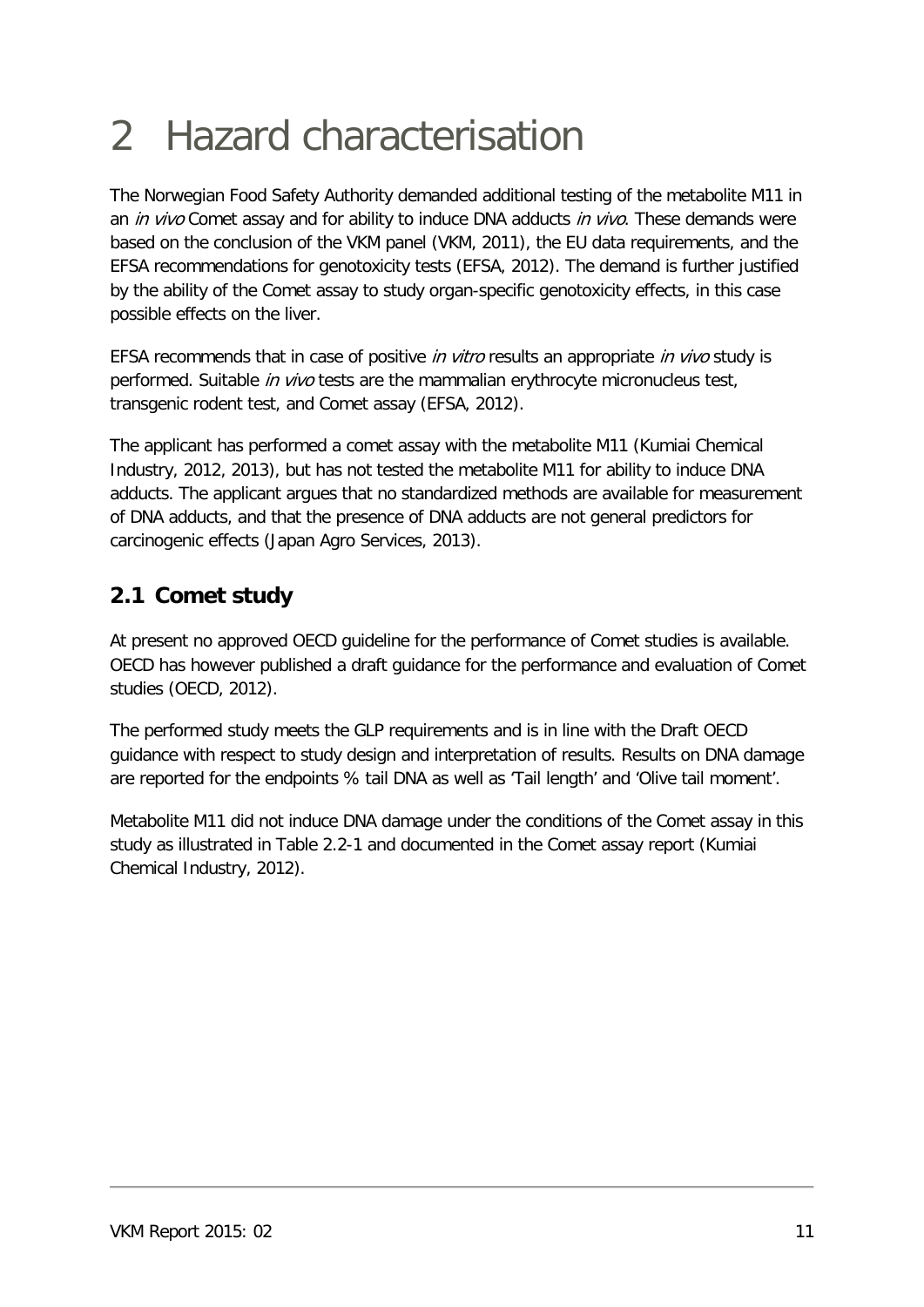**Table 2.1-1** Results from the *in vivo* rat liver Comet assay. The table is taken from a note written by the Norwegian Food Safety Authority [\(Mattilsynet, 2014b\)](#page-12-8).

|       |   | analysed                                                                                                              |                                                                                       | $(Mean \pm 3.D.)$ |                                                                           |
|-------|---|-----------------------------------------------------------------------------------------------------------------------|---------------------------------------------------------------------------------------|-------------------|---------------------------------------------------------------------------|
|       | 5 | 500                                                                                                                   | $1.63 \pm 0.32$                                                                       |                   |                                                                           |
|       | 5 | 500                                                                                                                   |                                                                                       |                   | (D)                                                                       |
| Liver | 5 | 500                                                                                                                   |                                                                                       |                   |                                                                           |
|       | 5 | 500                                                                                                                   |                                                                                       |                   |                                                                           |
|       | 5 | 500                                                                                                                   |                                                                                       |                   | $*$ (AW)                                                                  |
|       |   | EMS: Positive control (Ethyl methanesulfonate, 10 mL/kq)<br>*: Significant difference from negative control (p<0.025) | 0.5 w/v% CMC.Na: Neqative control (0.5 w/v% Carboxymethylcellulose sodium , 10 mL/kq) |                   | $1.80 \pm 0.33$<br>$1.66 \pm 0.41$<br>$1.61 \pm 0.28$<br>$17.82 \pm 2.40$ |

## <span id="page-11-0"></span>3 Uncertainties

The exact mechanism by which mepanipyrim causes liver tumors in rat and mice is unknown so that the possible human relevance of the mechanism cannot directly be assessed.

It is also not known if the metabolite M11 is formed in humans.

## <span id="page-11-1"></span>4 Conclusions

Metabolite M11 caused positive findings in *in vitro* studies for bacterial mutation and chromosomal aberrations. Three in vivo studies (Micronucleus, Unscheduled DNA synthesis and Comet assay) didn't show evidence of genotoxicity. Based on the documentation available it is concluded that mepanipyrim and the rat metabolite M11 are not genotoxic in vivo. The absence of in vivo genotoxicity makes it likely that mepanipyrim induce liver tumors in rats and mice by a mechanism that involves a threshold below which tumors are not expected to develop. This conclusion is strengthened by the finding of a promoter-like behavior of mepanipyrim for induction of gamma-glutamyl-transpeptidase positive foci in rat liver.